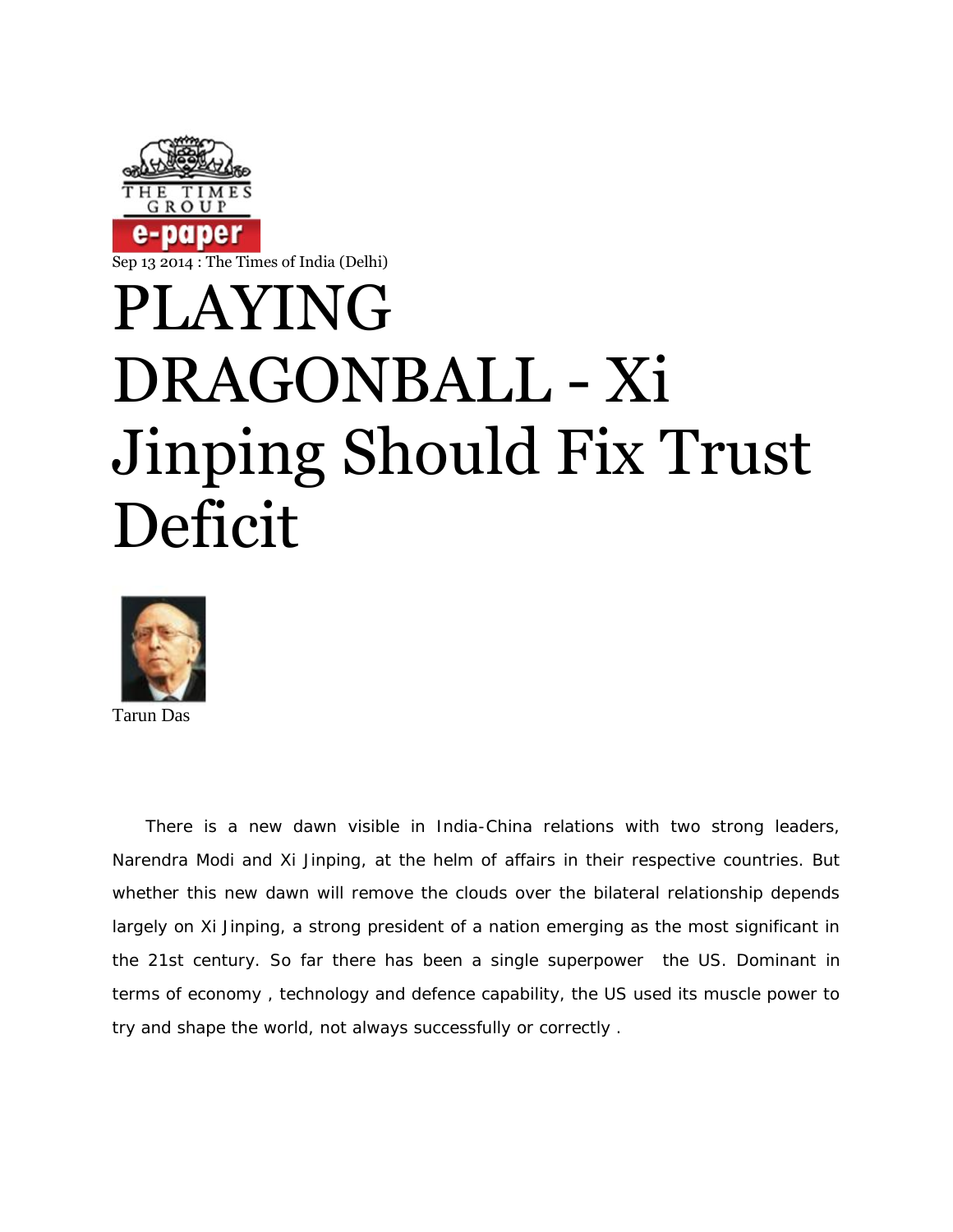The question is whether China, clearly the strongest power in Asia will develop a new Asian role model in the exercise of power.In recent years the assertiveness, aggressiveness and seeming arrogance of China gave the sense that China, sadly , is not building a very different style and content in dealing with the world. Asian culture respects "elders" (read China), and the "father figure" leads with support to family and friends to grow and develop. So far, China's conduct is seemingly alien to this Asian way .

India and China share a long border. India has challenges to deal with the boundary dispute with China, PLA infiltration, trade barriers faced by Indian exports, Chinese support to Pakistan's nuclear capability , its indifference when India is constantly faced with terrorist attacks from across the border, claims to Arunachal Pradesh and the issue of stapled visas. These concerns have created a trust deficit in India towards China.

President Xi can address all of these issues and set the relationship on to a new path of building trust. Serious consultations could then begin to negotiate an FTA between India and China, creating a common market of 2.5 billion people that is unprecedented in scale in global history. But if Xi does not act, the trust deficit will remain and only incremental growth in trade and investment will happen. The advantages of defusing uncertainties and tensions between China and India can be enormous a huge zone of peace, security and stability in Asia. But China will need to rethink its policy towards India. No agenda of PLA infiltration, no claims on Arunachal Pradesh, no further delay in settling the boundary issue these are three critical agenda points to build trust.

On the economic front, apart from Chinese non-tariff barriers on Indian exports, there is the issue of "non-economic" pricing of Chinese exports resulting in anti dumping action by India. There are products being exported to India at unbelievably low prices to outcompete and in fact destroy Indian industry in those sectors. All this